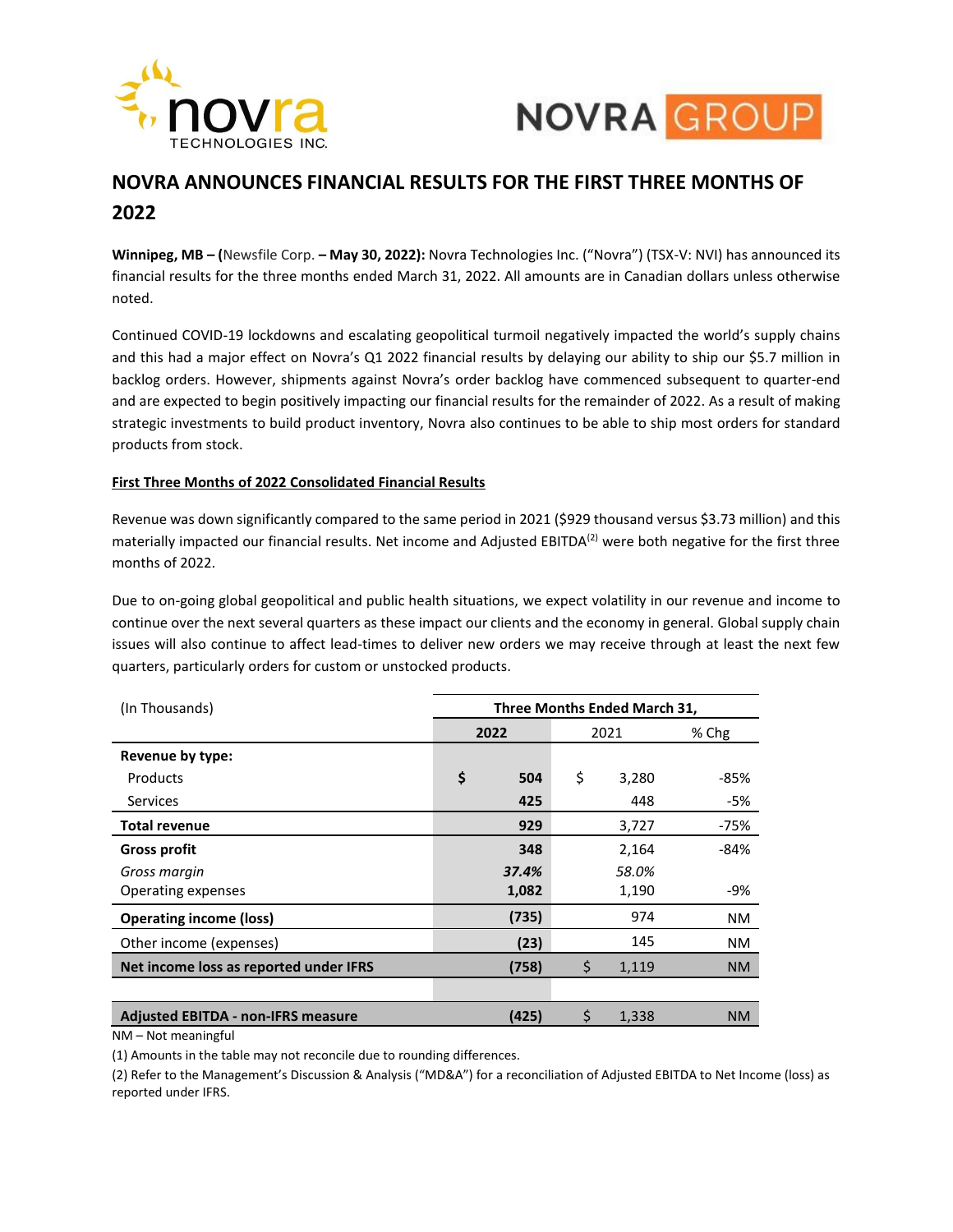Gross margin for the period fell by more than 20% compared to the same period in 2021 (37.4% versus 58.0%). This was the result of certain fixed costs being spread over much lower revenue, as well as differences in the product/service mix.

Operating expenses improved by 9%, or \$108 thousand, as the result of targeted cost saving measures. At the same time, we continued to invest in product development and ramped up in-person meetings with customers and attendance at industry events to nurture existing customer relationships and build new ones.

On March 31, 2022 Novra's deferred revenue was \$1.1 million, and our bookings backlog remained strong at \$5.7 million. Shipments against backlog orders have begun to ramp up in second quarter. This, coupled with additional subsequent sales and bookings, provides some visibility into our revenue for the remainder of 2022.

"We are working closely with our customers and partners to make sure they get what they need when they need it. The complexities of supply chain challenges make communications and cooperation more important than ever. At the same time, we are heartened to see industry events coming back to life and to have major projects picking up momentum. These are positive signs for our company and the industry as a whole", said Diana Cantu, Vice President, Sales and Marketing.

For additional details on Novra's results and outlook for the three months ended March 31, 2022, please refer to our MD&A and the Consolidated Financial Statements, which are available on SEDAR [\(www.sedar.com\)](http://www.sedar.com/).

### **About Novra Technologies Inc.:**

Novra (TSX-V: NVI, OTCQB: NVRVF) is an international technology provider of products, systems and services for the distribution of multimedia broadband content. The Novra Group of companies includes Novra Technologies Inc, International Datacasting Corporation, and Wegener Corporation. The companies in the group are known for a strong focus on applications including: broadcast video and radio, digital cinema, digital signage, and highly reliable data communications.

For more information visit[: www.novragroup.com](http://www.novragroup.com/)

#### **Forward-Looking Statements:**

*This press release contains "forward-looking statements" within the meaning of applicable Canadian securities laws, concerning but not limited to: our profitability outlook, the pending acquisition of Wegener, and anticipated developments in our operations in future periods. Forward-looking statements are generally identifiable by words such as "expect", "anticipate", "believe", "intend", "estimate", "predict", "outlook", "opportunity", "momentum", "potential", "targeted", "plans" "possible", "positive indication for", "looking forward to", "getting ready to", "is starting to", and similar expressions, or statements that events, conditions or results "will", "may", "could" or "should" occur or be achieved. As such, forward-looking statements are not historical facts but reflect our current assumptions and expectations regarding future events. These are subject to a number of risk and uncertainties that could cause actual results or events to differ materially from current expectations and assumptions. Some of these risks and uncertainties are described herein under the "Risks and Uncertainties" section of the MD&A.* 

*For the above reasons, readers are cautioned not to place undue reliance on forward-looking statements.*

Neither TSX Venture Exchange nor its Regulation Services Provider (as that term is defined in the policies of the TSX Venture Exchange) accepts responsibility for the adequacy or accuracy of this release.